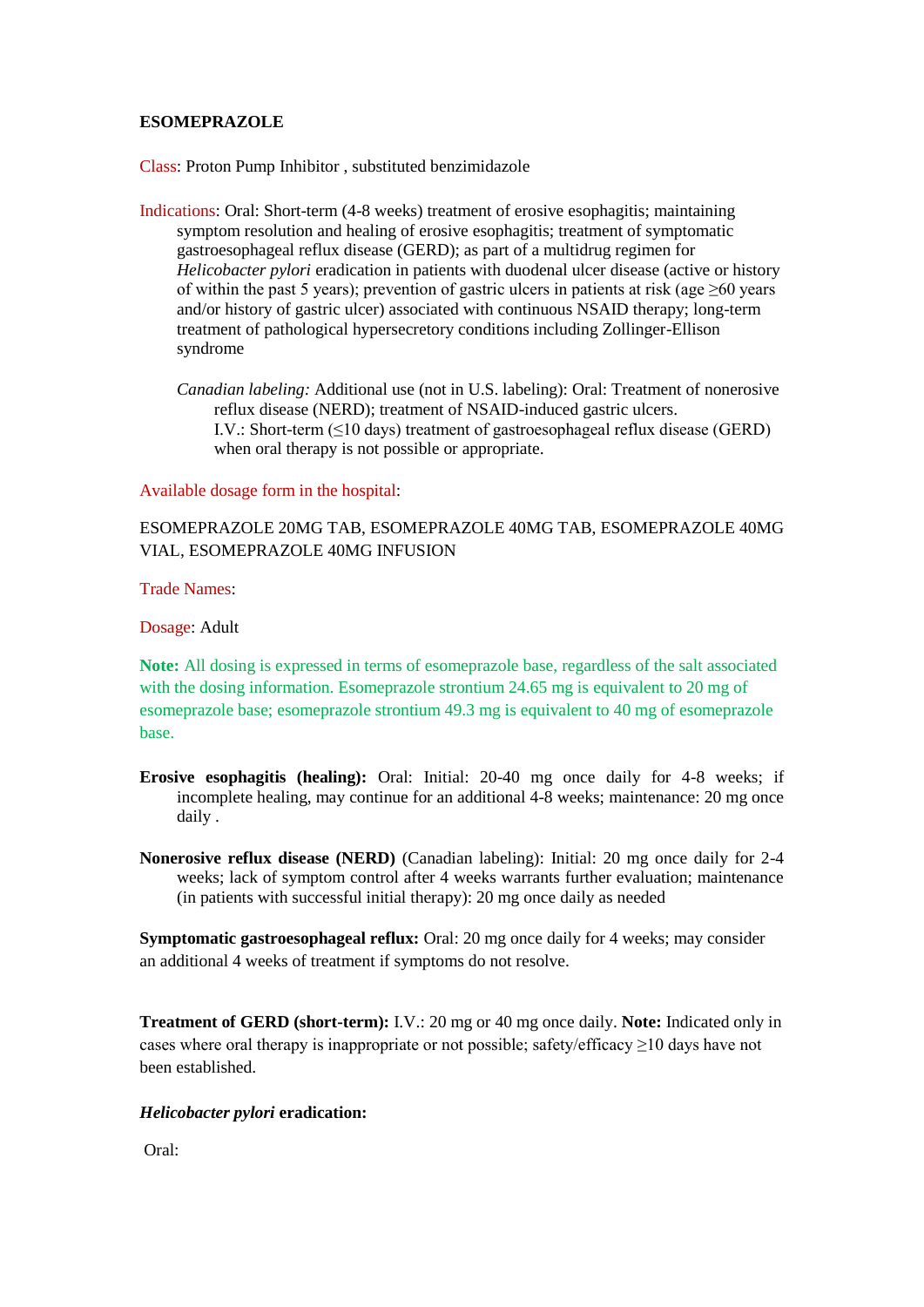-Manufacturer labeling: 40 mg once daily administered with amoxicillin 1000 mg *and* clarithromycin 500 mg twice daily for 10 days.

- American College of Gastroenterology guidelines (Chey, 2007):

 -Nonpenicillin allergy: 40 mg once daily administered with amoxicillin 1000 mg *and* clarithromycin

500 mg twice daily for 10-14 days.

 - Penicillin allergy: 40 mg once daily administered with clarithromycin 500 mg *and* metronidazole 500 mg twice daily for 10-14 days **or** 40 mg once daily administered with bismuth subsalicylate 525 mg *and* metronidazole 250 mg *plus* tetracycline 500 mg 4 times daily for 10-14 days

Canadian labeling: Esomeprazole magnesium: 20 mg twice daily for 7 days; requires combination therapy

### **Prevention of NSAID-induced gastric ulcers:** Oral:

U.S. labeling: Esomeprazole magnesium, esomeprazole strontium: 20-40 mg once daily for up to 6 months

Canadian labeling: Esomeprazole magnesium: 20 mg once daily for up to 6 months

**Note:** 40 mg daily did not show additional benefit over 20 mg daily in clinical trials.

**Treatment of NSAID-induced gastric ulcers**: 20 mg once daily for 4-8 weeks.

**Pathological hypersecretory conditions (Zollinger-Ellison syndrome):** 40 mg twice daily; adjust regimen to individual patient needs; doses up to 240 mg daily have been administered.

#### **Geriatric**:

Refer to adult dosing. No dosage adjustment needed.

# **Renal Impairment**:

Oral:

-Esomeprazole magnesium: Mild-to-severe impairment: No dosage adjustment necessary.

Esomeprazole strontium:

-Mild-to-moderate impairment: No dosage adjustment necessary.

-Severe impairment: Use is not recommended (has not been studied).

I.V.: Mild-to-severe impairment: No dosage adjustment necessary.

#### **Hepatic Impairment**:

Safety and efficacy not established in children with hepatic impairment.